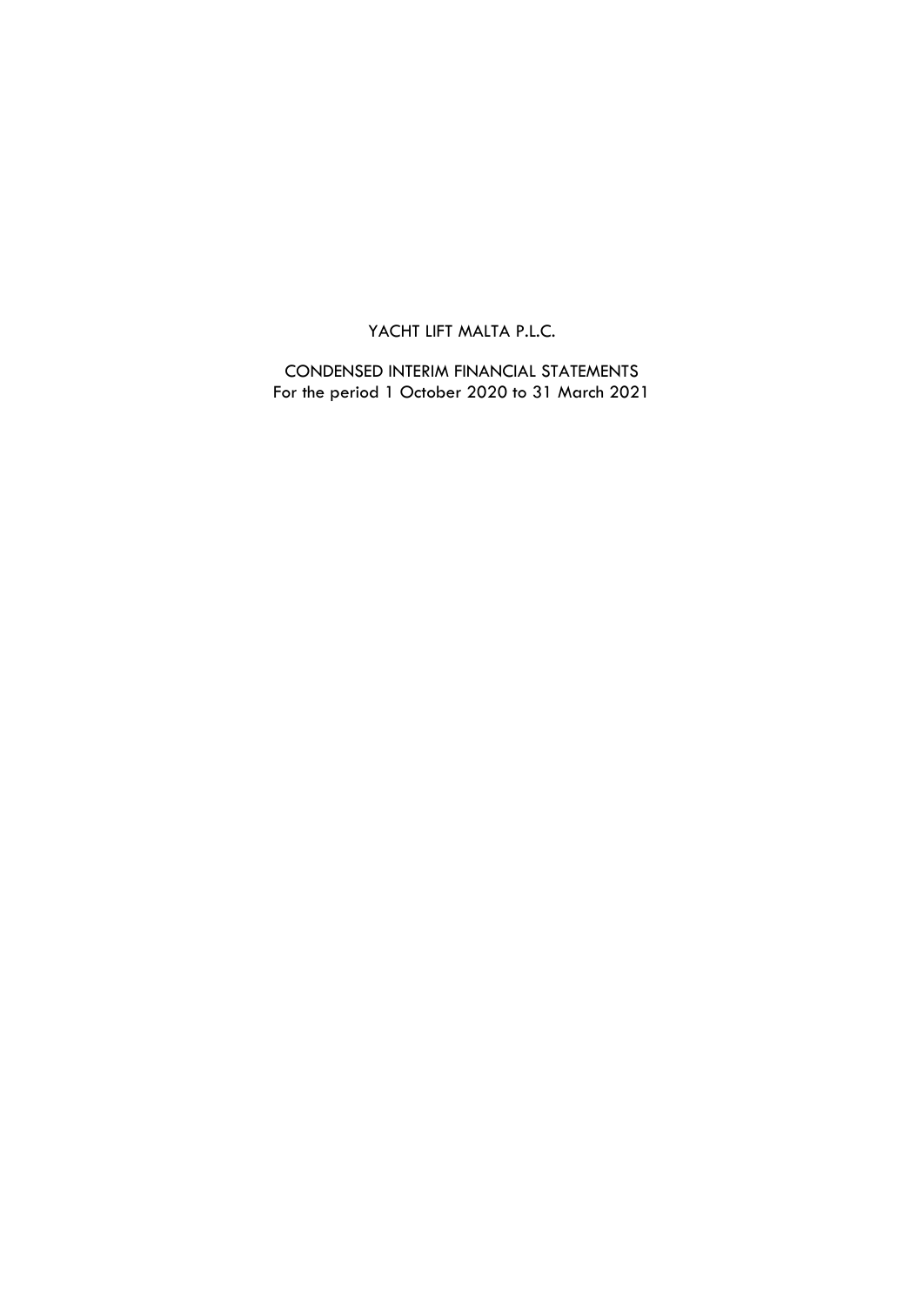# **Company Information**

| Directors:             | Mr Giuseppe Farrugia<br>Mr Ivan Fsadni<br><b>Capt Daniel Gatt</b><br>Dr Stefan Sant                  |
|------------------------|------------------------------------------------------------------------------------------------------|
| Secretaries:           | Ms Katia Cachia (resigned on 12 March 2021)<br>Ms Deborah Anne Chappell (appointed on 12 March 2021) |
| <b>Company number:</b> | C78281                                                                                               |
| <b>Auditors:</b>       | KSi Malta<br>6, Villa Gauci<br><b>Mdina Road</b><br>Balzan BZN 9031                                  |
| <b>Banker:</b>         | <b>Bank of Valletta PLC</b><br>Triq Gorg Borg Olivier<br>Mellieha                                    |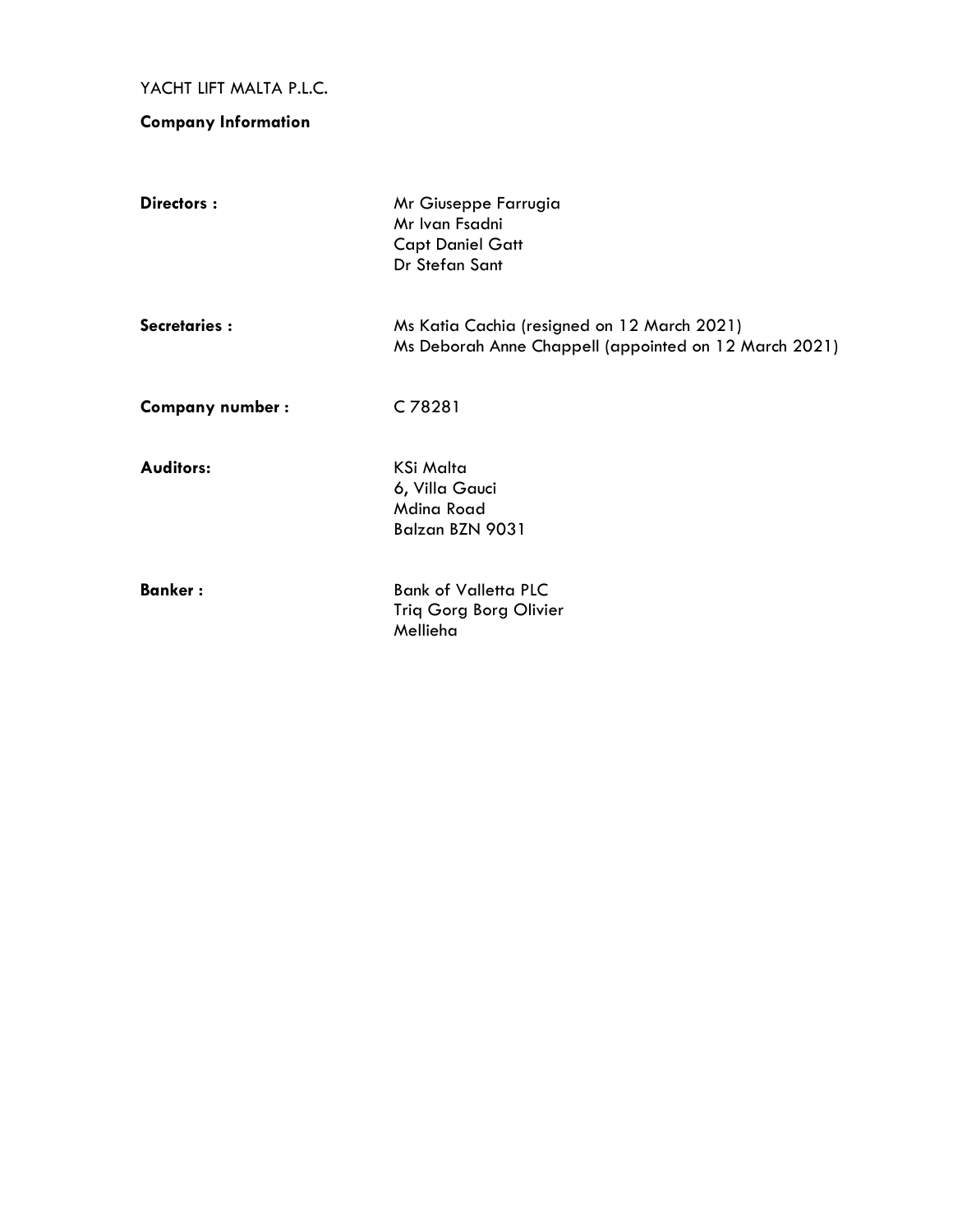### **Contents**

|                                                                                 | <b>Pages</b> |
|---------------------------------------------------------------------------------|--------------|
| Interim Directors' Report                                                       | $1 - 2$      |
| Statement pursuant to prospects rule 4.11.12                                    | 3            |
| Condensed Interim Statement of Profit or Loss and Other<br>Comprehensive Income | 4            |
| <b>Condensed Interim Balance Sheet</b>                                          | 5            |
| Condensed Interim Statement of Changes in Equity                                | 6            |
| <b>Condensed Interim Statement of Cash Flows</b>                                | 7            |
| Notes to the Condensed Interim Financial Statements                             | 8 - 10       |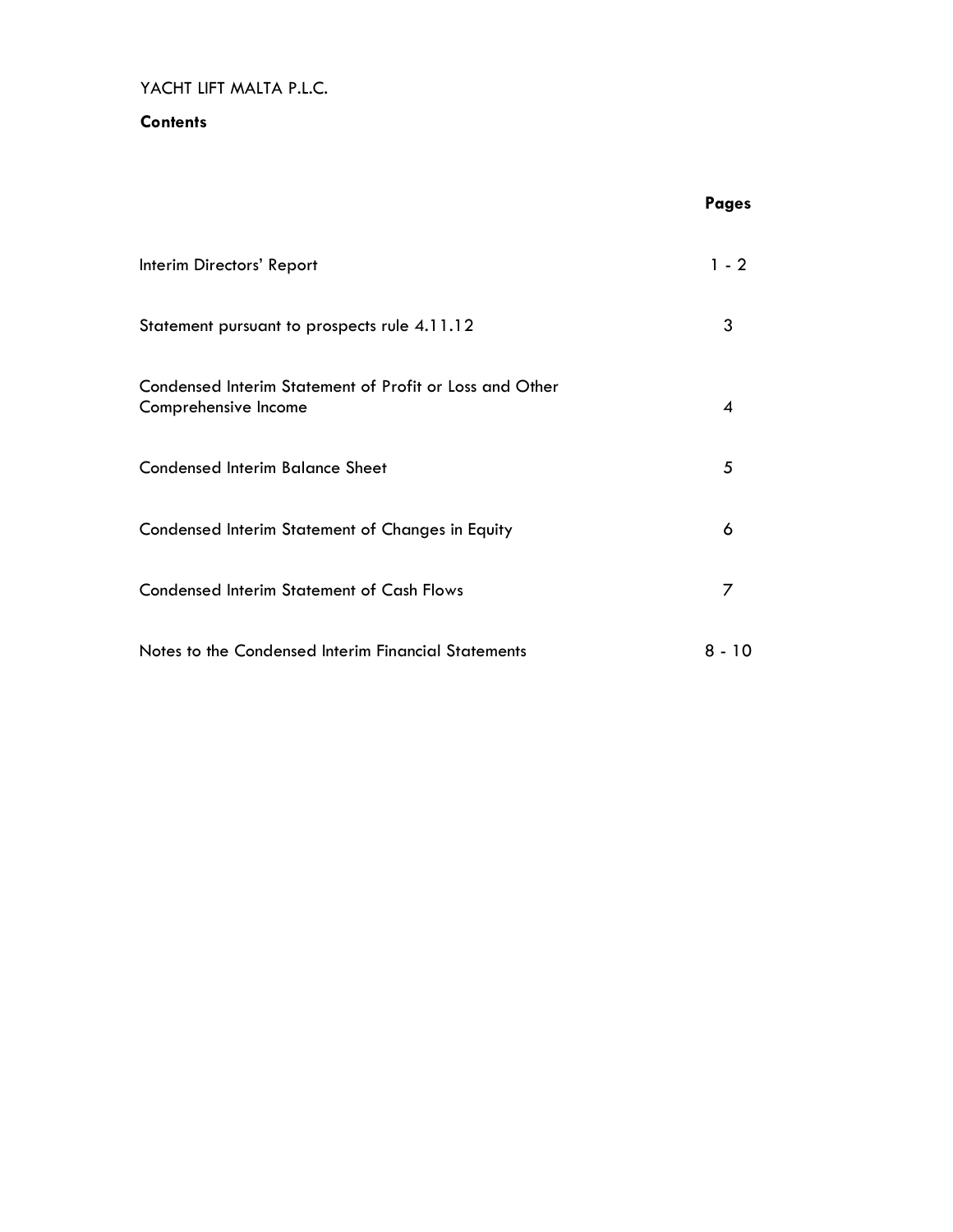#### **Interim Directors' Report**

For the period 1 October 2020 to 31 March 2021

This report is published in terms of the Prospects MTF Rules and the Prevention of Financial Markets Abuse Act 2005. The underlying accounting policies are the same as those adopted by Yacht Lift Malta P.L.C. ('the Company') in its published annual report. The interim financial information included in this report has been extracted from the company's unaudited accounts for the six months ended 31 March 2021, as approved by the board of directors on 28 May 2021 and are prepared in accordance with IAS 34 'Interim Financial Reporting'.

#### *Principal activity*

The principal activity of the Company is to act as a finance and investment company. The activities of the Company are expected to remain consistent for the foreseeable future.

#### *Principal risks and uncertainties*

The Company's activities potentially expose it to a variety of financial risks: liquidity risk and credit risk. The Company's overall risk management focuses on the unpredictability of financial markets and seeks to minimise potential adverse effects on the Company's financial performance. The Board provides principles for overall risk management, as well as policies covering the risks referred to above and specific areas such as investment of excess liquidity. The Company did not make use of derivative financial instruments to hedge certain risk exposures during the current and preceding financial years.

(a) Liquidity risk

Prudent liquidity risk management implies maintaining sufficient cash and marketable securities, the availability of funding through an adequate amount of committed credit facilities and the ability to close out market positions.

(b) Credit risk

The Company has no significant concentrations of credit risk. It has policies in place to ensure that services are made to customers with an appropriate credit history.

#### *Review of business*

During the period under review the Company registered a loss before tax of € 37,395. The Company issued € 2,000,000 5.5% secured callable Bonds having a nominal value of  $\epsilon$  100 each. These funds were used to finance the purchase and installation of a floating dry dock platform known as 'Yacht Lift' situation at Marina Di Valletta Pieta.

Due to the Covid19 outbreak, the Company is closely monitoring the possible impact on its operations and financial performance. In fact, the directors took the BOV Malta Development Bank COVID-19 Assist Scheme to ensure that the Company has sufficient liquidity to honour its commitments towards its bondholders.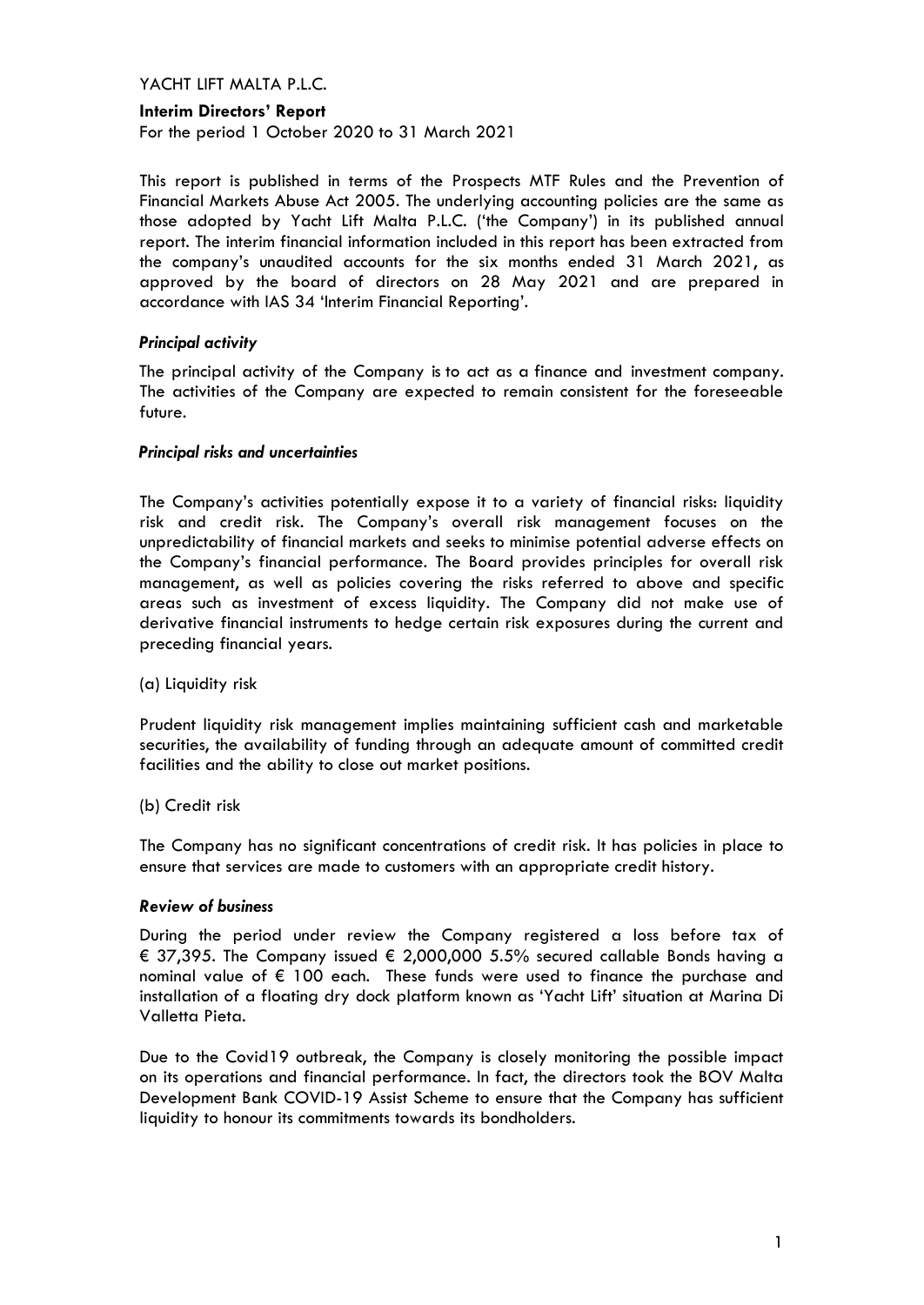**Interim Directors' Report (continued)** For the period 1 October 2020 to 31 March 2021

### *Dividends and reserves*

The directors do not recommend the payment of a dividend and propose to transfer the profit for the period to retained earnings.

#### *Directors*

The following have served as directors of the Company during the period under review:

> Mr Giuseppe Farrugia Mr Ivan Fsadni Capt Daniel Gatt Dr Stefan Sant

#### *Directors' interest*

The directors' beneficial interest in the shares of the Company on 31 March 2021 is 100,000 ordinary shares having a nominal value of €1 each and fully paid up held equally by Capt Daniel Gatt and Mr Giuseppe Farrugia.

Approved by the board of directors and signed on its behalf by:

J

Mr Giuseppe Farrugia Capt Daniel Gatt Director Director

\_\_\_\_\_\_\_\_\_\_\_\_\_\_\_\_\_\_\_\_\_ \_\_\_\_\_\_\_\_\_\_\_\_\_\_\_\_\_\_\_\_\_\_

28 May 2021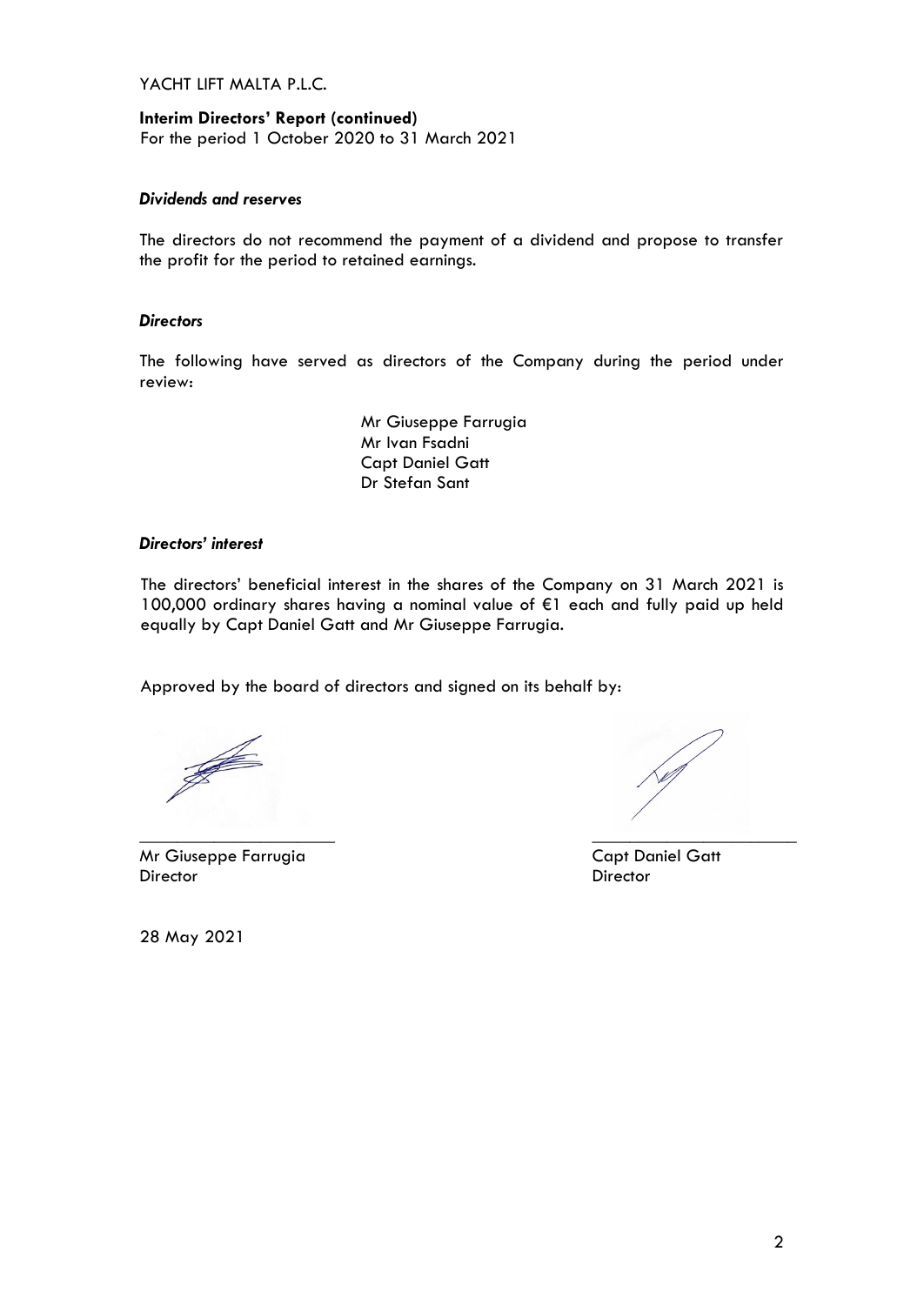#### **Statement pursuant to prospects rule 4.11.12**

We hereby confirm that to the best of our knowledge:

- The condensed interim financial statements give a true and fair view of the financial position of the company as at 31 March 2021, and of its financial performance and its cash flows for the six month period then ended in accordance with International Financial Reporting Standards as adopted by the EU applicable to interim financial reporting (IAS 34, 'Interim Financial Reporting'); and
- The interim Directors' Report includes a fair review of the information required in terms of the Prospects Rules.

ON BEHALF OF THE BOARD

J

\_\_\_\_\_\_\_\_\_\_\_\_\_\_\_\_\_\_\_\_\_ \_\_\_\_\_\_\_\_\_\_\_\_\_\_\_\_\_\_\_\_\_\_

Mr Giuseppe Farrugia Capt Daniel Gatt Director Director

28 May 2021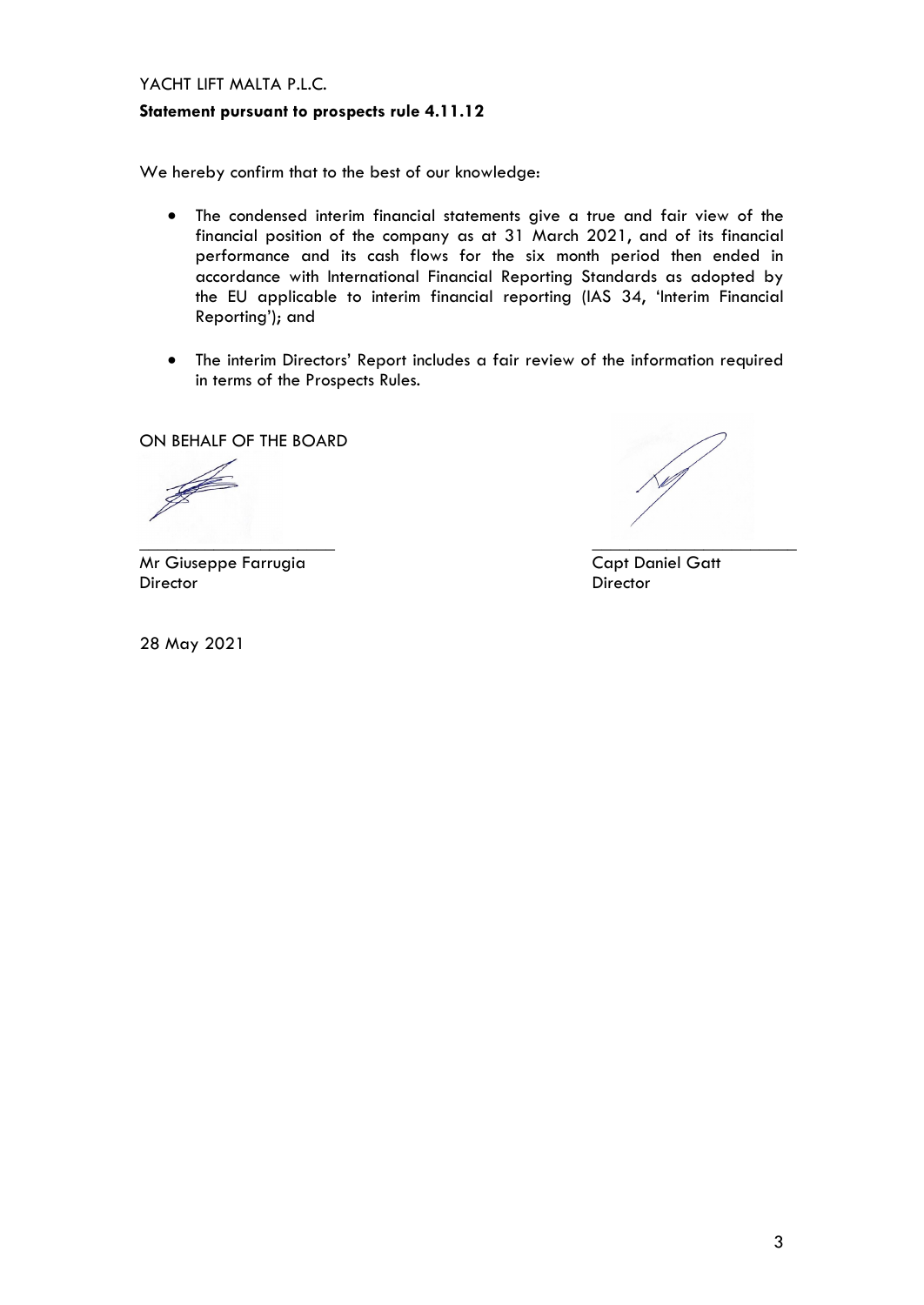# **Condensed Interim Statement of Profit or Loss and Other Comprehensive Income**

|                                                            | Period<br>(unaudited)<br>€       | Period<br>Oct 20 - March 21 Oct 19 - March 20<br>(unaudited)<br>€ |
|------------------------------------------------------------|----------------------------------|-------------------------------------------------------------------|
| Finance income<br>Administrative expenses<br>Finance costs | 54,103<br>(28, 179)<br>(63, 319) | 40,657<br>(64, 225)<br>(72,693)                                   |
| Loss before tax                                            | (37, 395)                        | (96, 261)                                                         |
| Income tax                                                 | 838                              |                                                                   |
| Loss for the period                                        | (36, 557)                        | (96, 261)                                                         |
| Other comprehensive income for the<br>period net of tax    |                                  |                                                                   |
| Total comprehensive loss for the period                    | (36, 557)                        | (96, 261)                                                         |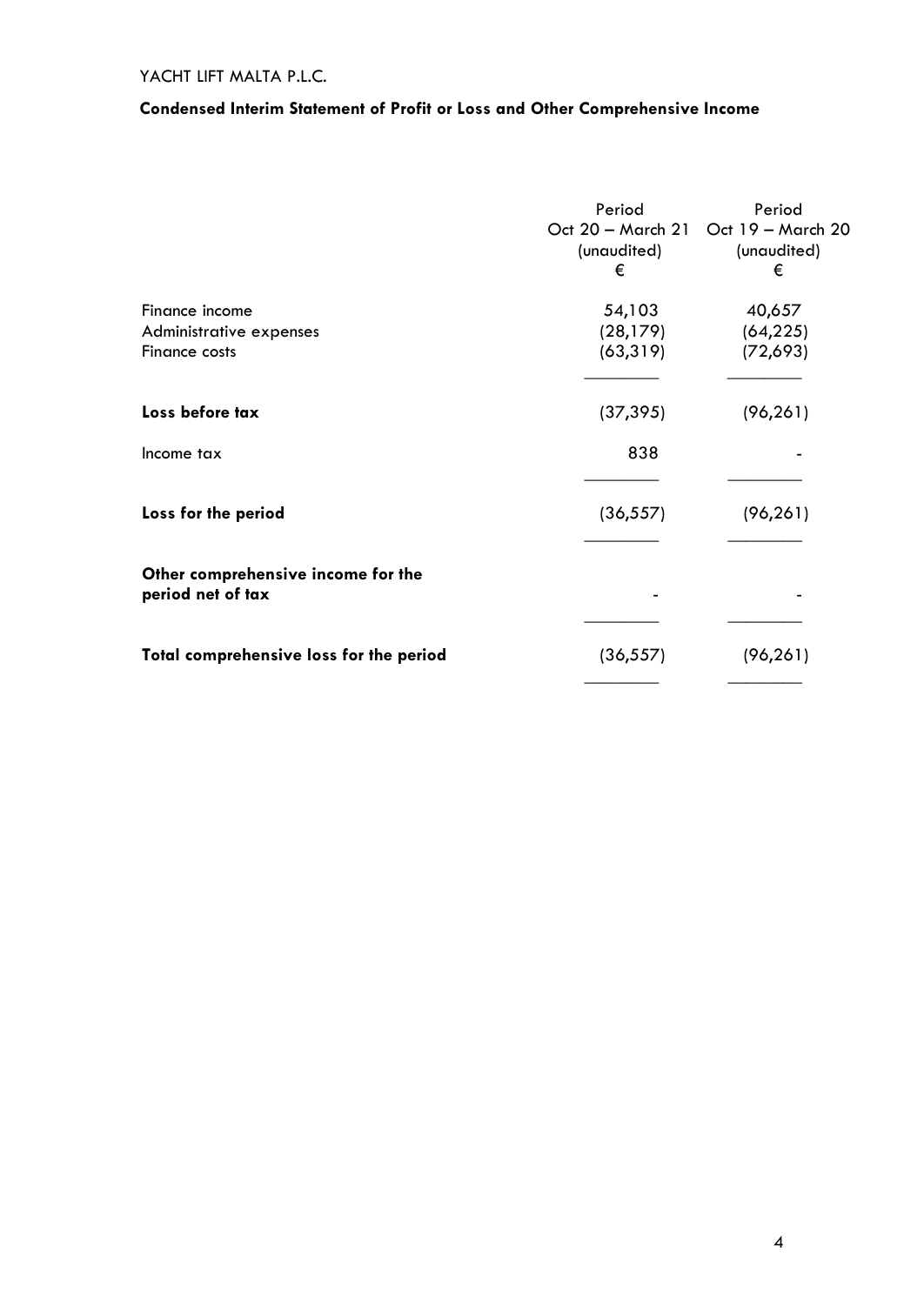### **Condensed Interim Balance Sheet**

|                                      | As at<br>31 March 2021<br>(Unaudited)<br>€ | As at<br>30 September 2020<br>(Audited)<br>€ |
|--------------------------------------|--------------------------------------------|----------------------------------------------|
| <b>Assets</b>                        |                                            |                                              |
| Property, plant and equipment        | 57,783                                     | 61,846                                       |
| Investment in subsidiary             | 235                                        | 235                                          |
| Deferred tax assets                  | 48,301                                     | 47,463                                       |
| <b>Total non-current assets</b>      | 106,319                                    | 109,544                                      |
| Trade and other receivables          | 2,015,815                                  | 1,710,180                                    |
| Cash and cash equivalents            | 11,918                                     | 70,064                                       |
| <b>Total current assets</b>          | 2,027,733                                  | 1,780,244                                    |
| <b>Total assets</b>                  | 2,134,052                                  | 1,889,788                                    |
| <b>Liabilities</b>                   |                                            |                                              |
| Borrowings                           | 2,170,668                                  | 1,985,103                                    |
| <b>Total non-current liabilities</b> | 2,170,668                                  | 1,985,103                                    |
| Trade and other payables             | 124,849                                    | 48,125                                       |
| <b>Current tax liabilities</b>       | 1,671                                      | 1,671                                        |
| <b>Borrowings</b>                    | 18,696                                     | 164                                          |
| <b>Total current liabilities</b>     | 145,216                                    | 49,960                                       |
| <b>Total liabilities</b>             | 2,315,884                                  | 2,035,063                                    |
| <b>Net liabilities</b>               | (181, 832)                                 | (145, 275)                                   |
| <b>Equity</b>                        |                                            |                                              |
| Share capital                        | 100,000                                    | 100,000                                      |
| <b>Retained earnings</b>             | (281, 832)                                 | (245, 275)                                   |
| <b>Total deficiency</b>              | (181, 832)                                 | (145, 275)                                   |

The financial statements on pages 4 to 10 were approved by the board of directors on 28 May 2021 and were signed on its behalf by:

\_\_\_\_\_\_\_\_\_\_\_\_\_\_\_\_\_\_\_\_\_ \_\_\_\_\_\_\_\_\_\_\_\_\_\_\_\_\_\_\_\_\_\_

Mr Giuseppe Farrugia Capt Daniel Gatt Director Director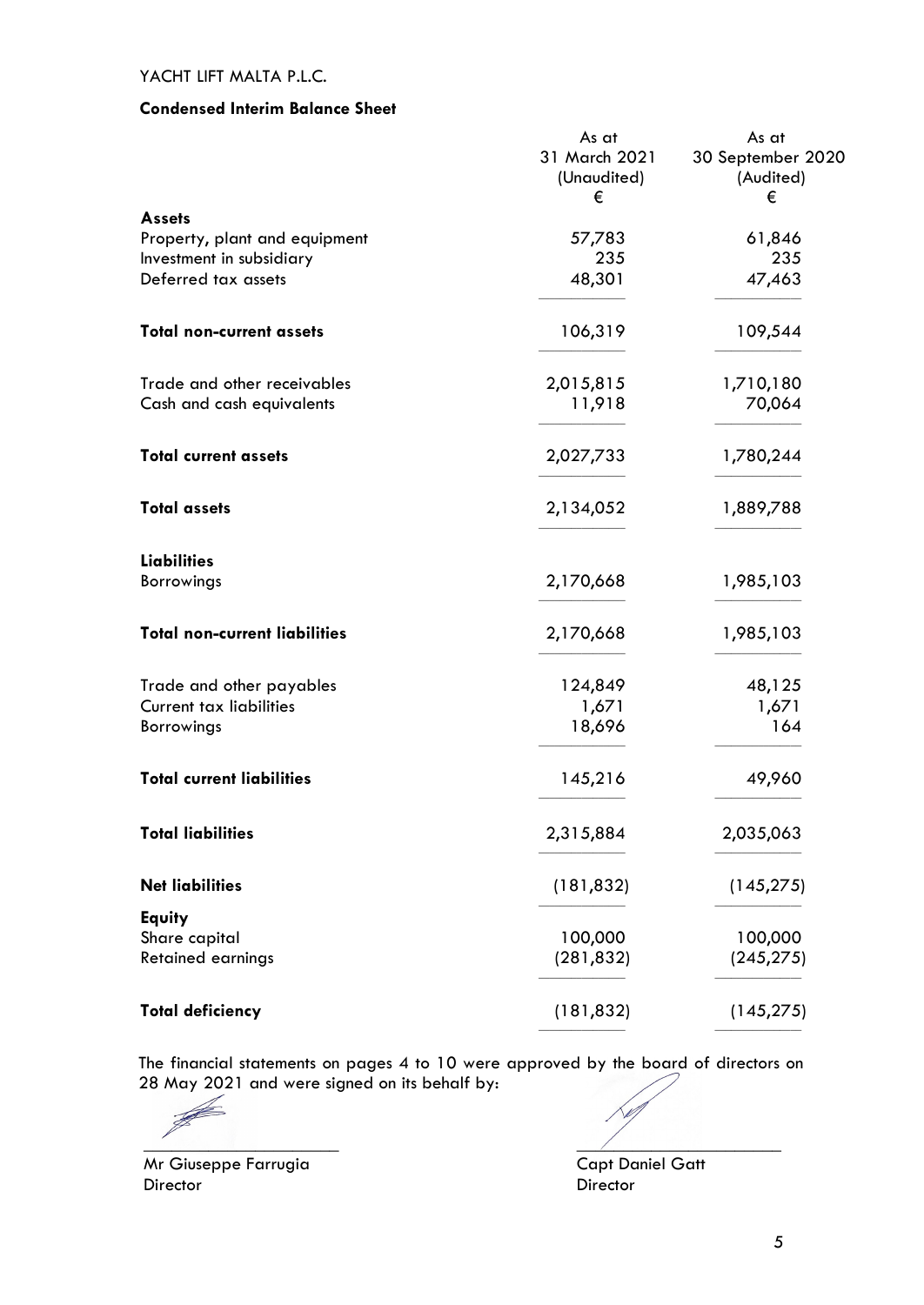# **Condensed Interim Statement of Changes in Equity**

|                                   | Issued<br>capital<br>€ | Retained<br>earnings<br>€ | Total<br>€ |
|-----------------------------------|------------------------|---------------------------|------------|
| <b>Changes in equity for 2020</b> |                        |                           |            |
| Balance at 1 October 2019         | 100,000                | (18, 203)                 | 81,797     |
| Loss for the period               |                        | (96, 261)                 | (96, 261)  |
| <b>Balance at 31 March 2020</b>   | 100,000                | (114, 464)                | (14, 464)  |
| <b>Changes in equity for 2021</b> |                        |                           |            |
| Balance at 1 October 2020         | 100,000                | (245, 275)                | (145, 275) |
| Loss for the period               |                        | (36, 557)                 | (36, 557)  |
| <b>Balance at 31 March 2021</b>   | 100,000                | (281, 832)                | (181, 832) |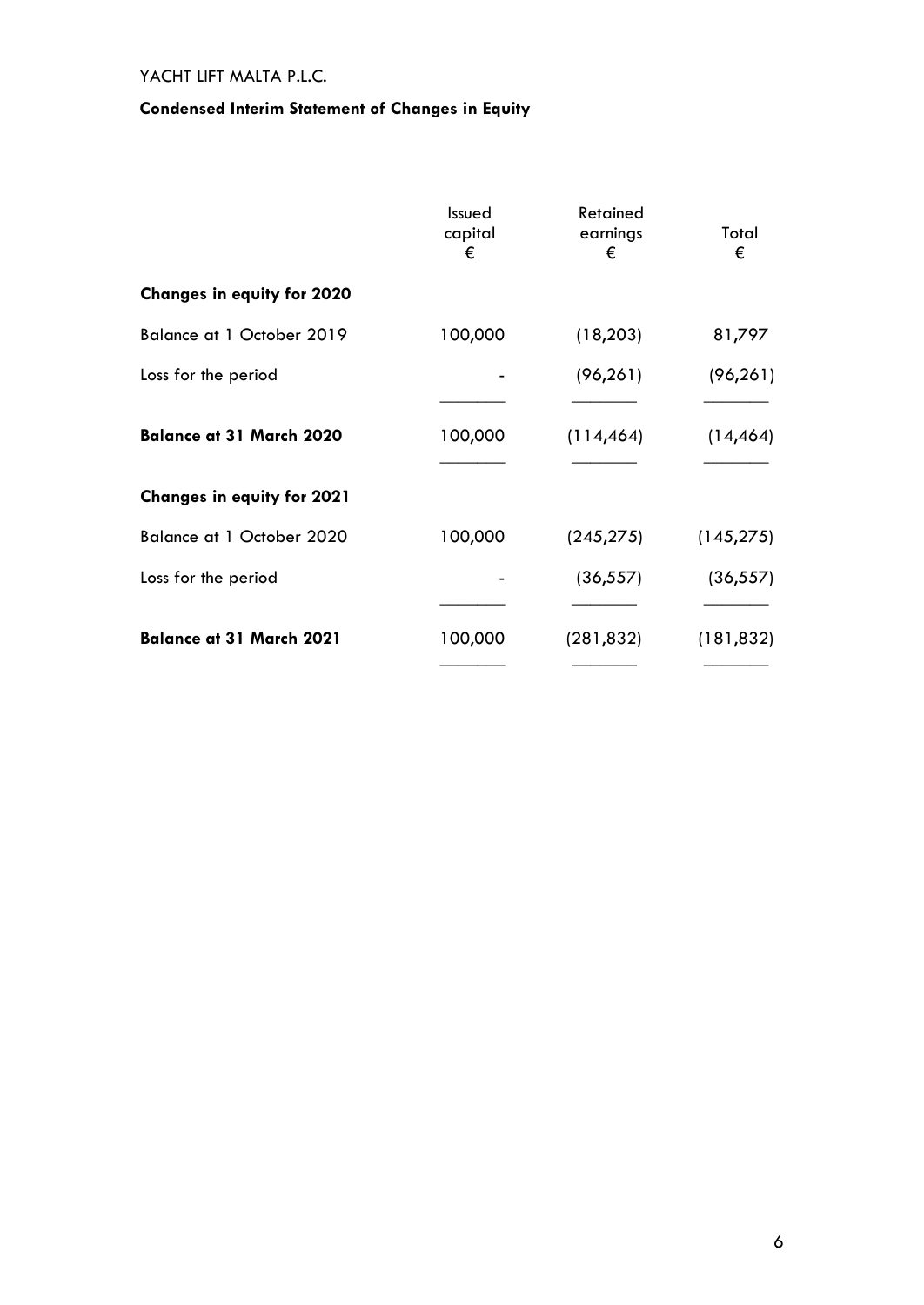## **Condensed Interim Statement of Cash Flows**

|                                                         | Period<br>(unaudited)<br>€ | Period<br>Oct 20 - March 21 Oct 19 - March 20<br>(unaudited)<br>€ |
|---------------------------------------------------------|----------------------------|-------------------------------------------------------------------|
| Net cash used in operating activities                   | 40,713                     | 1,763,291                                                         |
| Net cash generated from investing activities            |                            | (36, 511)                                                         |
| Net cash generated from financing activities            | (98, 859)                  | (1,662,420)                                                       |
| Net movement in cash and cash equivalents               | (58, 146)                  | 64,360                                                            |
| Cash and cash equivalents at beginning of the<br>period | 70,064                     | (29, 328)                                                         |
| Cash and cash equivalents at end of the period          | 11,918                     | 35,032                                                            |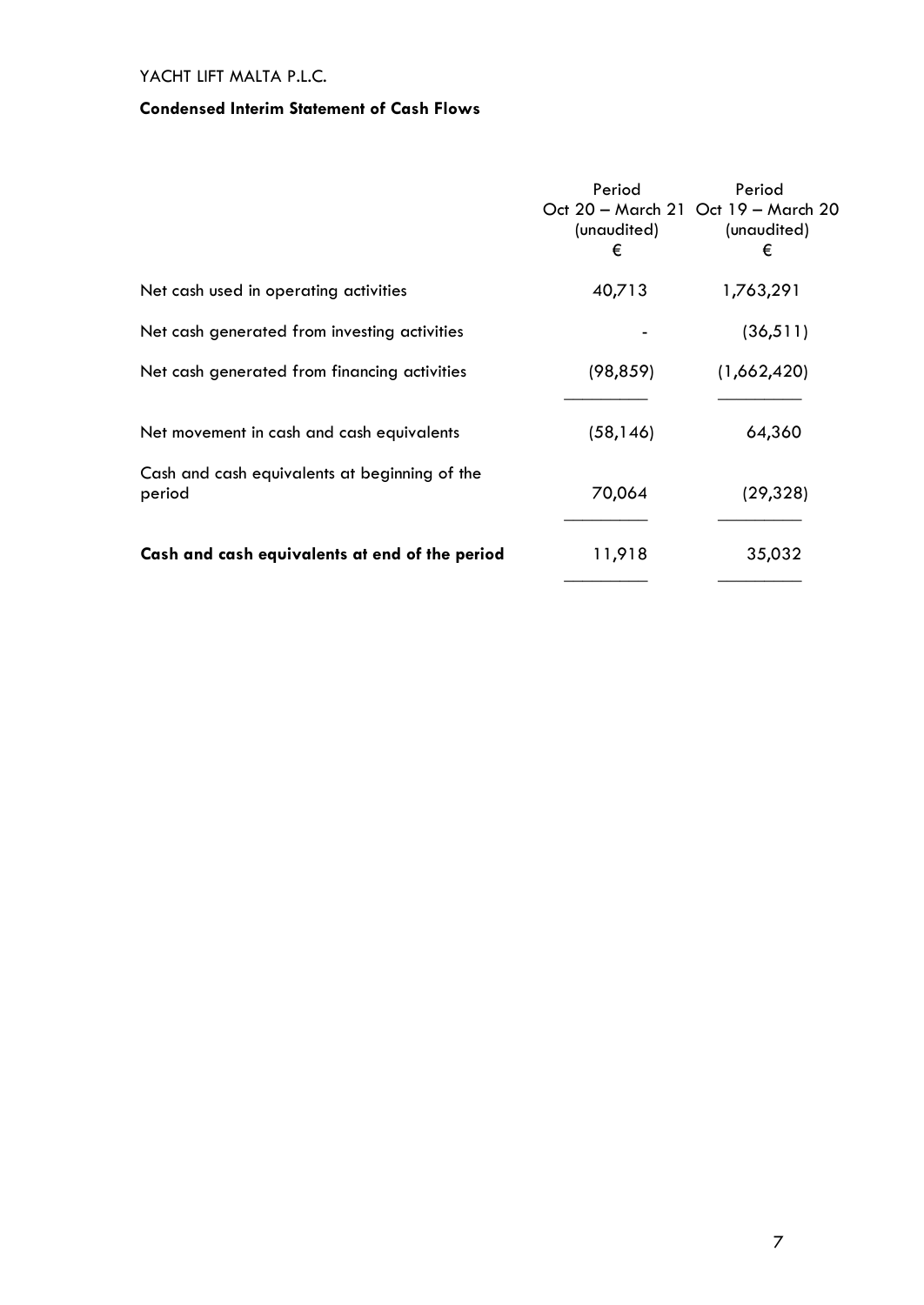### **Notes to Condensed Interim Financial Statements**

For the period 1 October 2020 to 31 March 2021

#### **1 GENERAL INFORMATION**

Yacht Lift Malta P.L.C. is a limited liability company domiciled and incorporated in Malta on 24 November 2016.

The Financial Statements for the year ended 30 September 2020 are available upon request from the company's registered office at 129-130, Ta' Xbiex Seafront, Ta' Xbiex, XBX 1028, Malta.

The condensed interim financial statements were approved for issue by the board of directors on 28 May 2021.

### **2 ACCOUNTING POLICIES**

#### **2.1 Basis of preparation**

These financial statements have been prepared in accordance with International Financial Reporting Standards (IFRSs) as adopted by the EU and comply with the Companies Act, 1995. The financial statements have been prepared under the historical cost convention, except for those assets and liabilities that are measured at fair value.

The preparation of financial statements in conformity with IFRSs as adopted by the EU requires the use of certain accounting estimates. It also requires directors to exercise their judgement in the process of applying the Company's accounting policies. Estimates and judgements are continually evaluated and based on historical experience and other factors including expectations of future events that are believed to be reasonable under the circumstances.

In the opinion of the directors, the accounting estimates and judgements made in the course of preparing these financial statements are not difficult, subjective or complex to a degree which would warrant their description as critical in terms of the requirements of IAS 1.

### **2.2 Assessment of going concern assumption**

The directors have a reasonable expectation at the time of approving the condensed interim financial statements that the company has adequate resources to continue in operational existence for the foreseeable future. For this reason, the directors continue to adopt the going concern basis in preparation of the condensed interim financial statements.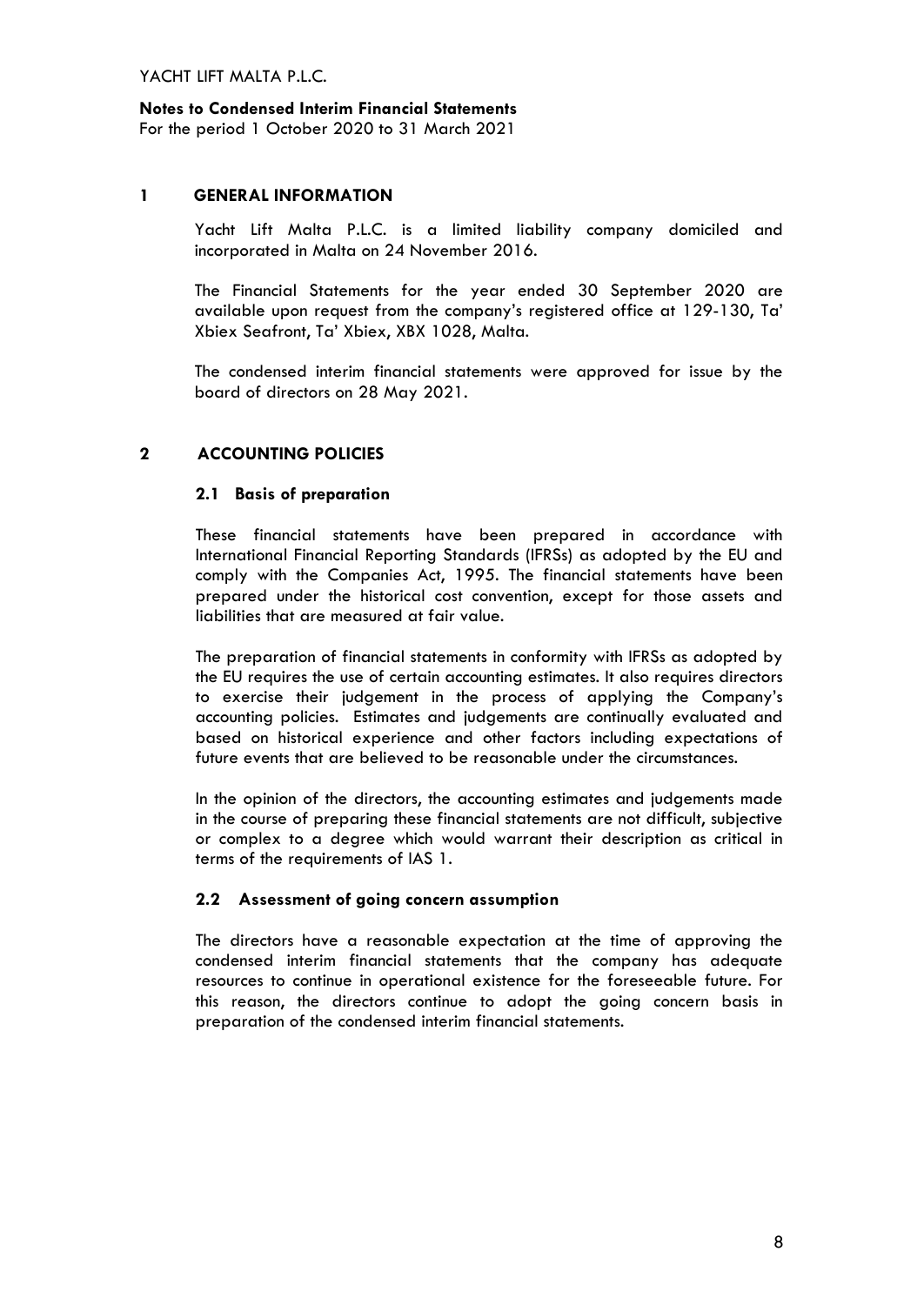**Notes to Condensed Interim Financial Statements (continued)** For the period 1 October 2020 to 31 March 2021

## **2 ACCOUNTING POLICIES (continued)**

### **2.3 New and revised standards**

### **2.3.1 Summary of Significant Accounting Policies**

The accounting policies are consistent with those of the annual financial statements for the year ended 30 September 2020 as described in those financial statements.

### **2.3.2 Standards, Interpretations and amendments to published standards effective in 2020**

During 2020, the Company has adopted revised standards, amendments and interpretations to existing standards that are mandatory for the company's accounting period beginning on 1 October 2020.

The adoption of these revisions to the requirements of IFRSs as adopted by the EU did not result in changes to the company's accounting policies.

#### **2.3.3 Standards interpretations and amendments to published standards that are not yet effective**.

Certain new standards, amendments and interpretations to existing standards have been published by the date of authorisation for the issue of these condensed interim financial statements that are mandatory for the company's accounting periods beginning after 1 October 2020. The company has not early adopted these revisions to the requirements of IFRSs as adopted by the EU and the company's directors are of the opinion that, with the exception of the below pronouncements, there are no requirements that will have a possible significant impact on the Company's financial statements in the period of initial application.

### **3 BORROWINGS**

#### Bond loan

The Company issued 20,000 secured callable bonds having a face value of € 100 each totalling to € 2,000,000. These bonds have an interest rate of 5.5% per annum, payable annually in arrears on 12 September. The Bonds are repayable in full upon maturity on 13 September 2025.

These funds were used to finance the purchase and installation of the floating dry dock platform known as ''Yacht Lift'' in Marina Di Valletta.